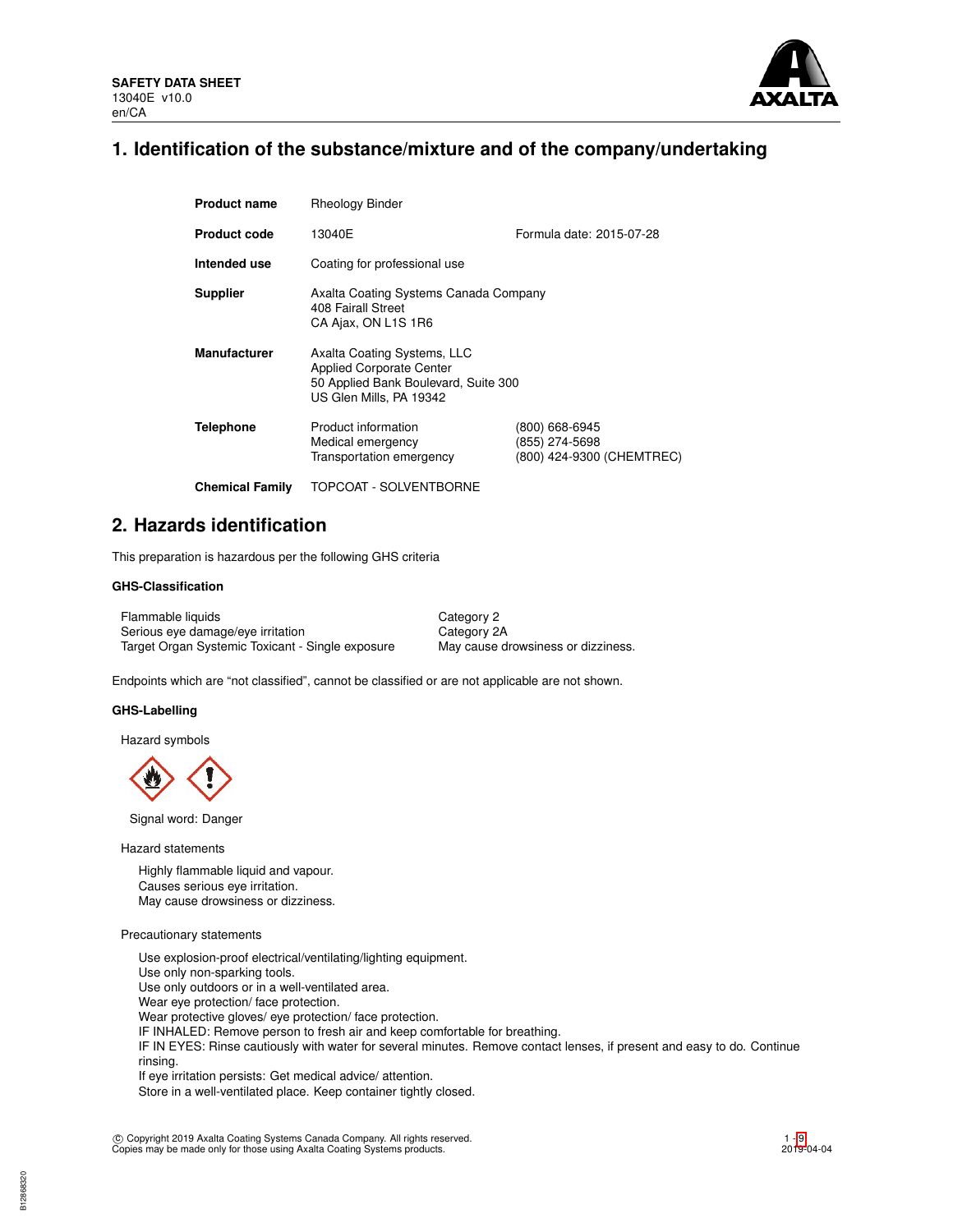

Store locked up.

- Dispose of contents/container in accordance with local regulations.
- Keep away from heat, hot surfaces, sparks, open flames and other ignition sources. No smoking.
- Ground and bond container and receiving equipment.
- Take action to prevent static discharges.
- Avoid breathing dust/ fume/ gas/ mist/ vapours/ spray.
- IF ON SKIN (or hair): Take off immediately all contaminated clothing. Rinse skin with water or shower.
- IF exposed or concerned: Call a POISON CENTER/doctor.

### **Other hazards which do not result in classification**

Intentional misuse by deliberately concentrating and inhaling the contents may be harmful or fatal.

**The following percentage of the mixture consists of ingredient(s) with unknown acute toxicity:**  $0%$ 

# **3. Composition/information on ingredients**

Mixture of synthetic resins, pigments, and solvents

### **Components**

| CAS-No.  | Chemical name             | Concentration |
|----------|---------------------------|---------------|
| 110-43-0 | Methyl amyl ketone        | $10 - 30\%$   |
| 123-86-4 | Butyl acetate             | $7 - 13%$     |
| 67-63-0  | Isopropyl alcohol         | $5 - 10%$     |
| 763-69-9 | Ethyl 3-ethoxy propionate | $1 - 5%$      |
| 141-78-6 | Ethyl acetate             | $1 - 5%$      |

Actual concentration ranges withheld as a trade secret. Non-regulated ingredients 50 - 60%

# **4. First aid measures**

### **Eye contact**

Remove contact lenses. Irrigate copiously with clean, fresh water for at least 15 minutes, holding the eyelids apart. Seek medical advice.

### **Skin contact**

Do NOT use solvents or thinners. Take off all contaminated clothing immediately. Wash skin thoroughly with soap and water or use recognized skin cleanser. If skin irritation persists, call a physician.

### **Inhalation**

Avoid inhalation of vapour or mist. Move to fresh air in case of accidental inhalation of vapours. If breathing is irregular or stopped, administer artificial respiration. If unconscious place in recovery position and seek medical advice. If symptoms persist, call a physician.

### **Ingestion**

If swallowed, seek medical advice immediately and show this safety data sheet (SDS) or product label. Do NOT induce vomiting. Keep at rest.

## **Most Important Symptoms/effects, acute and delayed**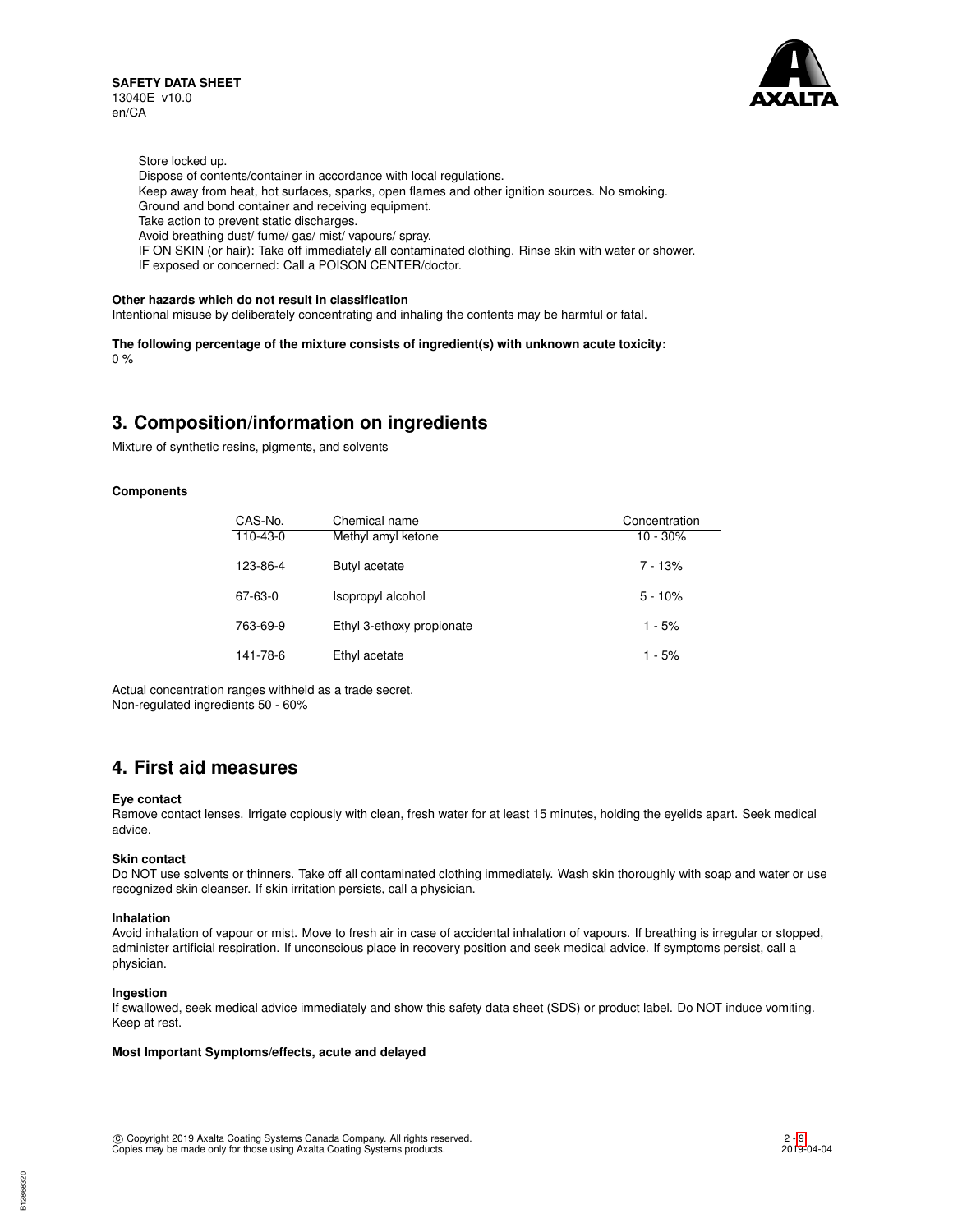

### **Inhalation**

May cause nose and throat irritation. May cause nervous system depression characterized by the following progressive steps: headache, dizziness, nausea, staggering gait, confusion, unconsciousness. Reports have associated repeated and prolonged overexposure to solvents with permanent brain and nervous system damage. If this product mixed with an isocyanate activator/hardener (see SDS for the activator), the following health effects may apply: Exposure to isocyanates may cause respiratory sensitization. This effect may be permanent. Symptoms include an asthma-like reaction with shortness of breath, wheezing, cough or permanent lung sensitization. This effect may be delayed for several hours after exposure. Repeated overexposure to isocyanates may cause a decrease in lung function, which may be permanent. Individuals with lung or breathing problems or prior reactions to isocyanates must not be exposed to vapors or spray mist of this product.

### **Ingestion**

May result in gastrointestinal distress.

### **Skin or eye contact**

May cause irritation or burning of the eyes. Repeated or prolonged liquid contact may cause skin irritation with discomfort and dermatitis If this product is mixed with an isocvanate skin contact may cause sensitization If this product is mixed with an isocyanate, skin contact may cause sensitization.

### **Indication of Immediate medical attention and special treatment needed if necessary**

No data available on the product. See section 3 and 11 for hazardous ingredients found in the product.

# **5. Firefighting measures**

### **Suitable extinguishing media**

Universal aqueous film-forming foam, Carbon dioxide (CO2), Dry chemical

### **Extinguishing media which shall not be used for safety reasons**

High volume water jet

### **Hazardous combustion products**

CO, CO2, smoke, and oxides of any heavy metals that are reported in "Composition, Information on Ingredients" section.

### **Fire and Explosion Hazards**

Flammable liquid. Vapor/air mixture will burn when an ignition source is present.

# **Special Protective Equipment and Fire Fighting Procedures**

Full protective flameproof clothing should be worn as appropriate. Wear self-contained breathing apparatus for firefighting if necessary. In the event of fire, cool tanks with water spray. Do not allow run-off from fire fighting to enter public sewer systems or public waterways.

# **6. Accidental release measures**

### **Procedures for cleaning up spills or leaks**

Ventilate area. Remove sources of ignition. Prevent skin and eye contact and breathing of vapor. If the material contains, or is mixed with an isocyanate activator/hardener: Wear a positive-pressure, supplied-air respirator (NIOSH approved TC-19C), eye protection, gloves and protective clothing. Pour liquid decontamination solution over the spill and allow to sit at least 10 minutes. Typical decontamination solutions for isocyanate containing materials are: 20% Surfactant (Tergitol TMN 10) and 80% Water OR 0 -10% Ammonia, 2-5% Detergent and Water (balance) Pressure can be generated. Do not seal waste containers for 48 hours to allow C02 to vent. After 48 hours, material may be sealed and disposed of properly. If material does not contain or is not mixed with an isocyanate activator/hardener: Wear a properly fitted air-purifying respirator with organic vapor cartridges (NIOSH approved TC-23C), eye protection, gloves and protective clothing. Confine, remove with inert absorbent, and dispose of properly.

### **Environmental precautions**

Do not let product enter drains. Notify the respective authorities in accordance with local law in the case of contamination of rivers, lakes or waste water systems.

# **7. Handling and storage**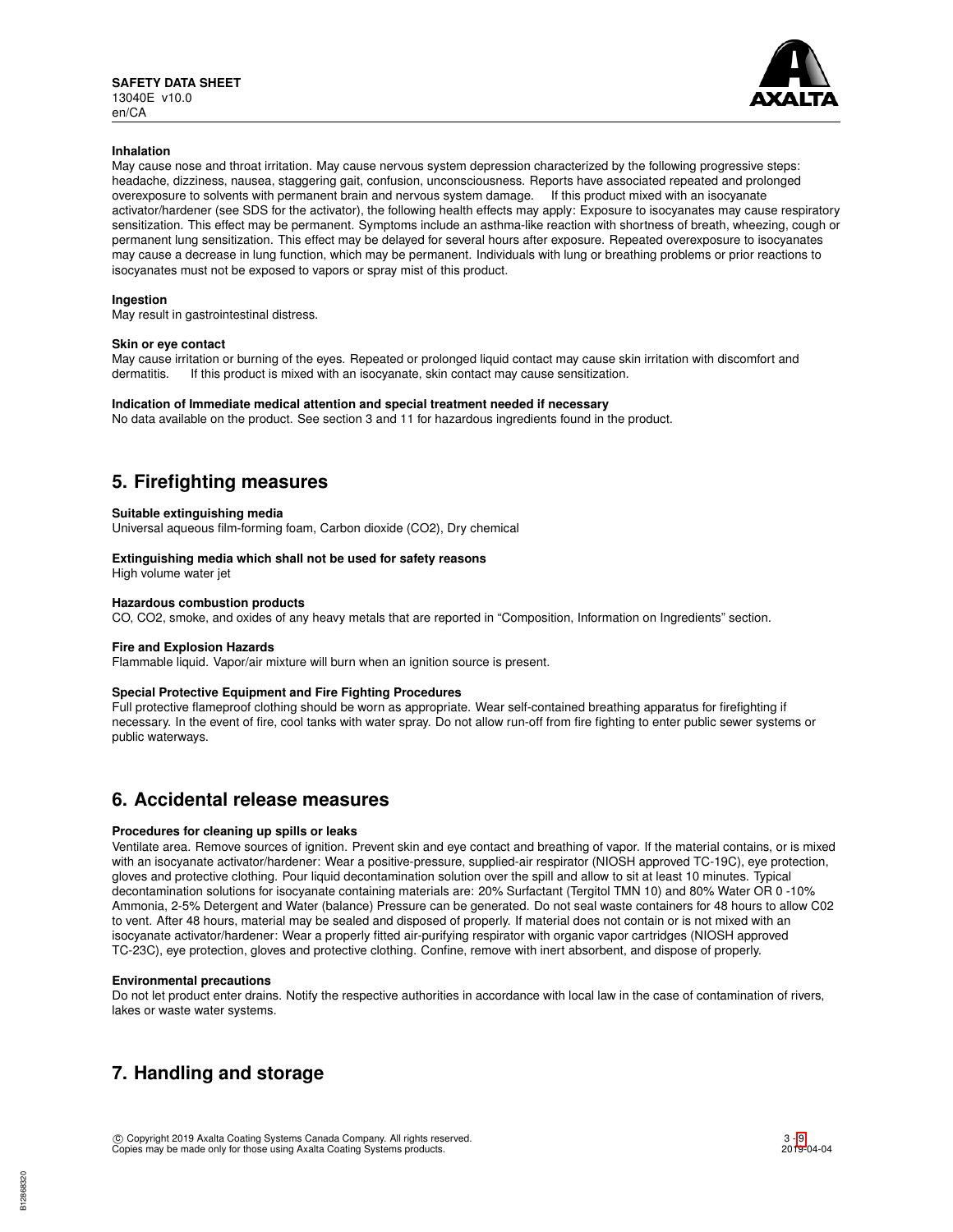

### **Precautions for safe handling**

Observe label precautions. Keep away from heat, sparks, flame, static discharge and other sources of ignition. VAPORS MAY CAUSE FLASH FIRE. Close container after each use. Ground containers when pouring. Do not transfer contents to bottles or unlabeled containers. Wash thoroughly after handling and before eating or smoking. Do not store above 49 °C (120 °F). If material is a coating: do not sand, flame cut, braze or weld dry coating without a NIOSH approved air purifying respirator with particulate filters or appropriate ventilation , and gloves. Combustible dust clouds may be created where operations produce fine material (dust). Avoid formation of significant deposits of material as they may become airborne and form combustible dust clouds. Build up of fine material should be cleaned using gentle sweeping or vacuuming in accordance with best practices. Cleaning methods (e.g. compressed air) which can generate potentially combustible dust clouds should not be used.

### **Advice on protection against fire and explosion**

Solvent vapours are heavier than air and may spread along floors. Vapors may form explosive mixtures with air and will burn when an ignition source is present. Always keep in containers of same material as the original one. Never use pressure to empty container: container is not a pressure vessel. The accumulation of contaminated rags may result in spontaneous combustion. Good housekeeping standards and regular safe removal of waste materials will minimize the risks of spontaneous combustion and other fire hazards.

### **Storage**

### **Requirements for storage areas and containers**

Observe label precautions. Store in a dry, well ventilated place away from sources of heat, ignition and direct sunlight. No smoking. Prevent unauthorized access. Containers which are opened must be carefully resealed and kept upright to prevent leakage.

### **Advice on common storage**

Store separately from oxidizing agents and strongly alkaline and strongly acidic materials.

# **8. Exposure controls/personal protection**

### **Engineering controls and work practices**

Provide adequate ventilation.This should be achieved by a good general extraction and -if practically feasible- by the use of a local exhaust ventilation.If these are not sufficient to maintain concentrations of particulates and solvent vapour below the OEL, suitable respiratory protection must be worn.

### **National occupational exposure limits**

| CAS-No.  | Chemical name      | Source Time  | Type        | Value     | Note |
|----------|--------------------|--------------|-------------|-----------|------|
| 110-43-0 | Methyl amyl ketone | ACGIH 8 hr   | <b>TWA</b>  | 50 ppm    |      |
|          |                    | OSHA 8 hr    | <b>TWA</b>  | $100$ ppm |      |
| 123-86-4 | Butyl acetate      | ACGIH 15 min | <b>STEL</b> | 200 ppm   |      |
|          |                    | ACGIH 8 hr   | <b>TWA</b>  | 150 ppm   |      |
|          |                    | OSHA 8 hr    | <b>TWA</b>  | 150 ppm   |      |
| 141-78-6 | Ethyl acetate      | ACGIH 8 hr   | <b>TWA</b>  | $400$ ppm |      |
|          |                    | OSHA 8 hr    | <b>TWA</b>  | $400$ ppm |      |
| Glossary |                    |              |             |           |      |

CEIL Ceiling exposure limit STEL Short term exposure limit TWA Time weighted average

TWAE Time-Weighted Average

### **Protective equipment**

Personal protective equipment should be worn to prevent contact with eyes, skin or clothing.

### **Respiratory protection**

Do not breathe vapors or mists. When this product is used with an isocyanate activator/hardener, wear a positive-pressure, supplied-air respirator (NIOSH approved TC-19C) while mixing activator/hardener with paint, during application and until all vapors and spray mist are exhausted. If product is used without isocyanate activator/hardener, a properly fitted air-purifying respirator with organic vapor cartridges (NIOSH TC-23C) and particulate filter (NIOSH TC-84A) may be used. Follow respirator manufacturer's directions for respirator use. Do not permit anyone without protection in the painting area. Refer to the hardener/activator label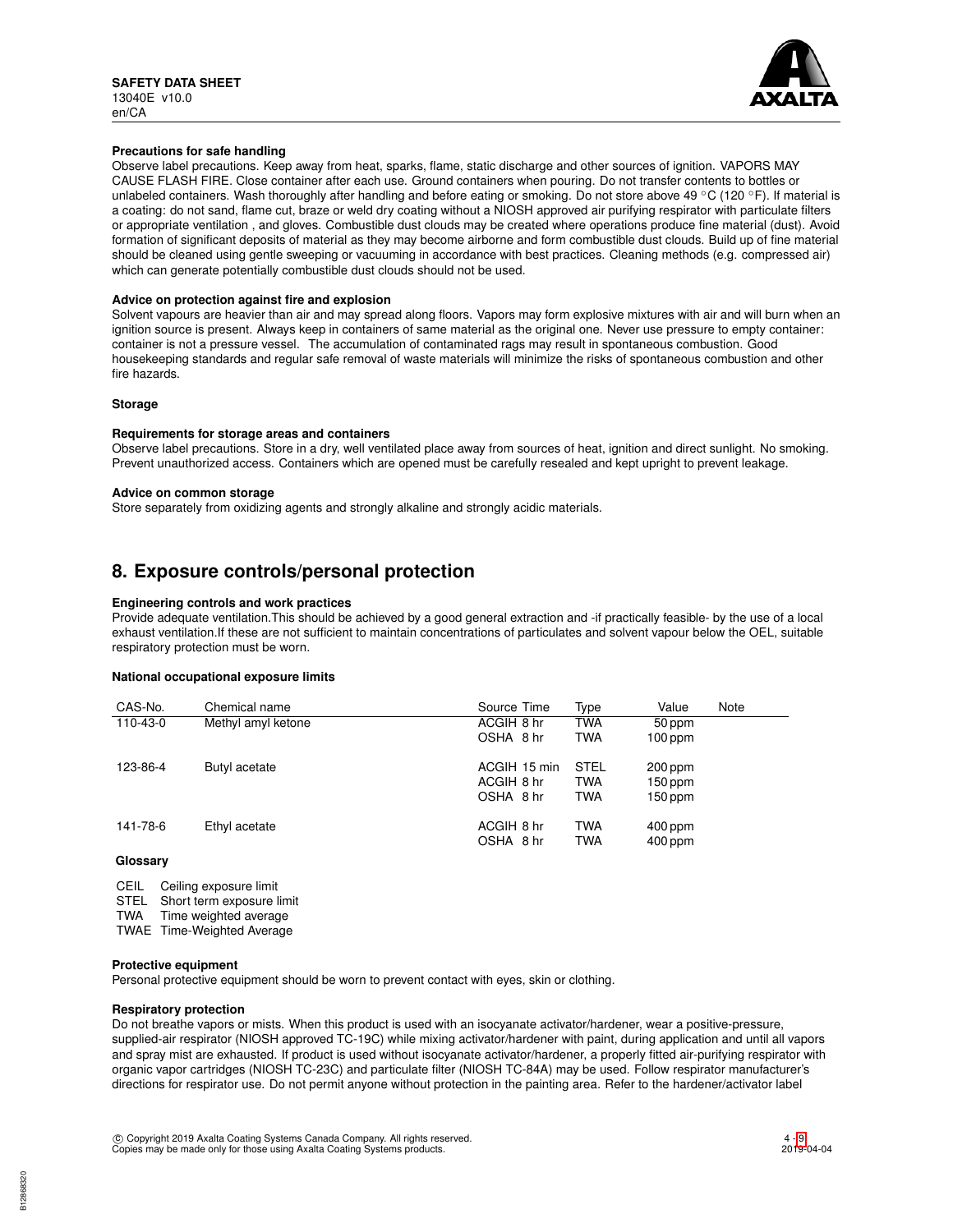

instructions and SDS for further information. Individuals with history of lung or breathing problems or prior reaction to isocyanates should not use or be exposed to this product if mixed with isocyanate activators/hardeners.

## **Eye protection**

Desirable in all industrial situations. Goggles are preferred to prevent eye irritation. If safety glasses are substituted, include splash guard or side shields.

### **Skin and body protection**

Neoprene gloves and coveralls are recommended.

### **Hygiene measures**

Wash skin thoroughly with soap and water or use recognized skin cleanser. Do NOT use solvents or thinners.

# **Environmental exposure controls**

Do not let product enter drains.

# **9. Physical and chemical properties**

# **Appearance**

**Form:** liquid **Colour:** cloudy

| Flash point                                    | $17^{\circ}$ C           |               |
|------------------------------------------------|--------------------------|---------------|
| Lower Explosive Limit                          | 1.1 $%$                  |               |
| Upper Explosive Limit                          | 12 %                     |               |
| Evaporation rate                               | Slower than Ether        |               |
| Vapor pressure of principal solvent            | 8.6 hPa                  |               |
| Solubility of Solvent In Water                 | appreciable              |               |
| Vapor density of principal solvent $(Air = 1)$ | 3.9                      |               |
| Approx. Boiling Range                          | $83\,^{\circ}\mathrm{C}$ |               |
| Approx. Freezing Range                         | $-90 - -36 °C$           |               |
| Gallon Weight (lbs/gal)                        | 8.21                     |               |
| <b>Specific Gravity</b>                        | 0.98                     |               |
| Percent Volatile By Volume                     | 53.35%                   |               |
| Percent Volatile By Weight                     | 45.49%                   |               |
| Percent Solids By Volume                       | 46.65%                   |               |
| Percent Solids By Weight                       | 54.51%                   |               |
| pH (waterborne systems only)                   | No data available.       |               |
| Partition coefficient: n-octanol/water         | No data available        |               |
| Ignition temperature                           | 377 ° C                  | DIN 51794     |
| Decomposition temperature                      | Not applicable.          |               |
| Viscosity (23 $^{\circ}$ C)                    | Not applicable.          | ISO 2431-1993 |
|                                                |                          |               |

# **10. Stability and reactivity**

**Stability**

Stable

## **Conditions to avoid**

Stable under recommended storage and handling conditions (see section 7).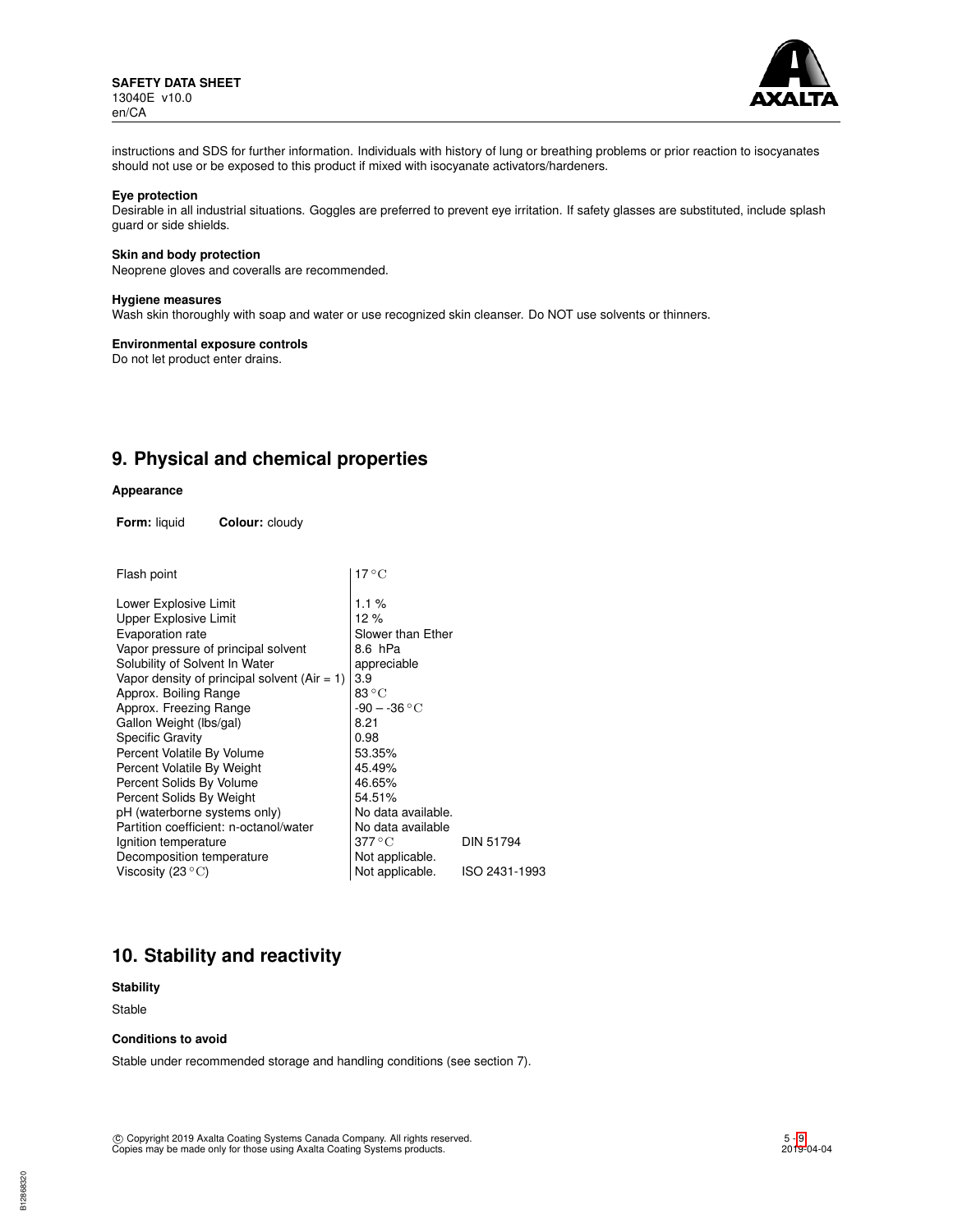

# **Materials to avoid**

None reasonably foreseeable.

### **Hazardous decomposition products**

When exposed to high temperatures may produce hazardous decomposition products such as carbon monoxide and dioxide, smoke, oxides of nitrogen.

#### **Hazardous Polymerization**

Will not occur.

### **Sensitivity to Static Discharge**

Solvent vapors in air may explode if static grounding and bonding is not used during transfer of this product.

#### **Sensitivity to Mechanical Impact**

None known.

# **11. Toxicological information**

#### **Information on likely routes of exposure**

#### **Inhalation**

May cause nose and throat irritation. May cause nervous system depression characterized by the following progressive steps: headache, dizziness, nausea, staggering gait, confusion, unconsciousness. Reports have associated repeated and prolonged overexposure to solvents with permanent brain and nervous system damage. If this product mixed with an isocyanate activator/hardener (see SDS for the activator), the following health effects may apply: Exposure to isocyanates may cause respiratory sensitization. This effect may be permanent. Symptoms include an asthma-like reaction with shortness of breath, wheezing, cough or permanent lung sensitization. This effect may be delayed for several hours after exposure. Repeated overexposure to isocyanates may cause a decrease in lung function, which may be permanent. Individuals with lung or breathing problems or prior reactions to isocyanates must not be exposed to vapors or spray mist of this product.

### **Ingestion**

May result in gastrointestinal distress.

#### **Skin or eye contact**

May cause irritation or burning of the eyes. Repeated or prolonged liquid contact may cause skin irritation with discomfort and dermatitis.

**Delayed and immediate effects and also chronic effects from short and long term exposure:**

**Acute oral toxicity** not hazardous

**Acute dermal toxicity** not hazardous

**Acute inhalation toxicity** not hazardous

% of unknown composition: 0 %

### **Skin corrosion/irritation**

Not classified according to GHS criteria

### **Serious eye damage/eye irritation**

Isopropyl alcohol Category 2A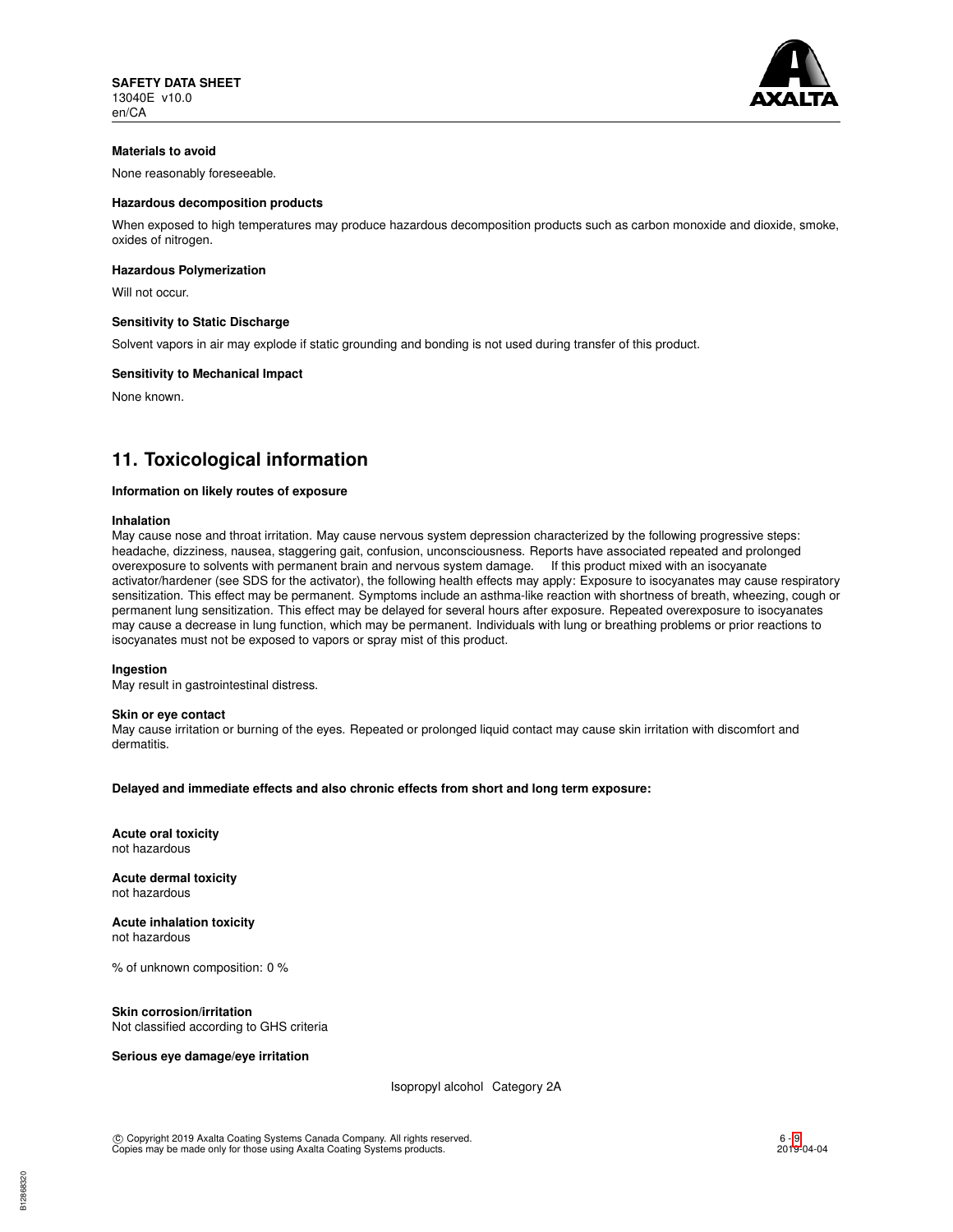

### Ethyl acetate Category 2A

**Respiratory sensitisation** Not classified according to GHS criteria

**Skin sensitisation** Not classified according to GHS criteria

**Germ cell mutagenicity** Not classified according to GHS criteria

**Carcinogenicity** Not classified according to GHS criteria

**Toxicity for reproduction** Not classified according to GHS criteria

## **Target Organ Systemic Toxicant - Single exposure**

• **Inhalation**

**Narcotic effects** Methyl amyl ketone, Ethyl acetate

# **Target Organ Systemic Toxicant - Repeated exposure**

Not classified according to GHS criteria

**Aspiration toxicity** Not classified according to GHS criteria

# **Numerical measures of toxicity (acute toxicity estimation (ATE),etc. )**

No information available.

### **Symptoms related to the physical, chemical and toxicological characteristics**

Exposure to component solvents vapours concentration in excess of the stated occupational exposure limit may result in adverse health effect such as mucous membrane and respiratory system irritation and adverse effect on kidney, liver and central nervous system. Symptoms and signs include headache, dizziness, fatigue, muscular weakness, drowsiness and in extreme cases, loss of consciousness. Through skin resorbtion, solvents can cause some of the effects described here. Repeated or prolonged contact with the preparation may cause removal of natural fat from the skin resulting in non-allergic contact dermatitis and absorption through the skin. The liquid splashed in the eyes may cause irritation and reversible damage.

# **12. Ecological information**

There are no data available on the product itself. The product should not be allowed to enter drains or watercourses.

# **13. Disposal considerations**

### **Provincial Waste Classification**

Check appropriate provincial and local waste disposal regulations for proper classifications.

### **Waste Disposal Method**

Do not allow material to contaminate ground water systems. Incinerate or otherwise dispose of waste material in accordance with Federal, State, Provincial, and local requirements. Do not incinerate in closed containers.

# **14. Transport information**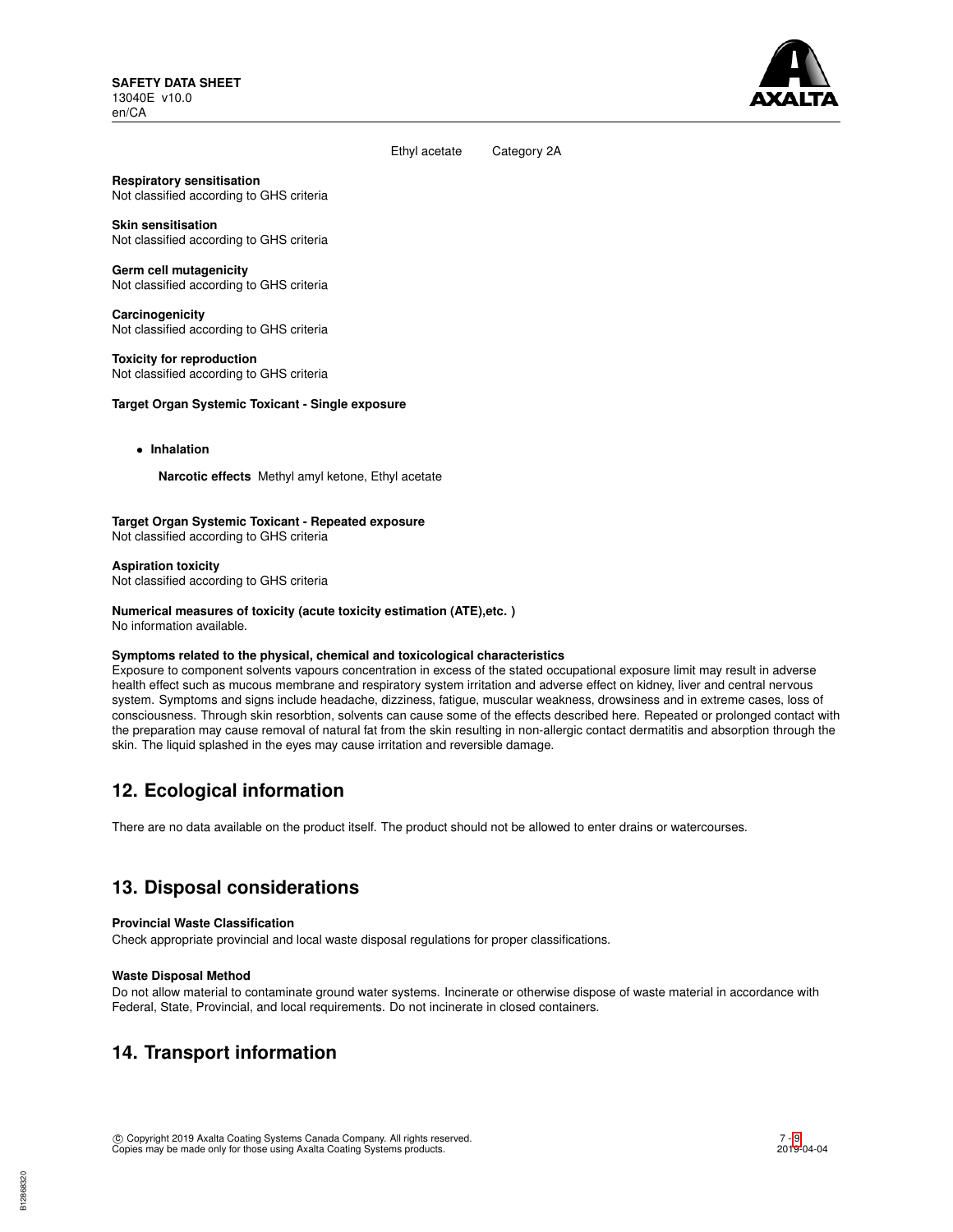

### **International transport regulations**

| <b>IMDG (Sea transport)</b><br>UN number:<br>Proper shipping name: | 1263<br>PAINT   |
|--------------------------------------------------------------------|-----------------|
| Hazard Class:                                                      | 3               |
| Subsidiary Hazard Class:                                           | Not applicable. |
| Packing group:                                                     | н               |
| Marine Pollutant:                                                  | no              |
| ICAO/IATA (Air transport)<br>UN number:<br>Proper shipping name:   | 1263<br>PAINT   |
| Hazard Class:                                                      | 3               |
| Subsidiary Hazard Class:                                           | Not applicable. |
| Packing group:                                                     | н               |
| TDG<br>UN number:<br>Proper shipping name:                         | 1263<br>PAINT   |
| Hazard Class:                                                      | 3               |
| Subsidiary Hazard Class:                                           | Not applicable. |
| Packing group:                                                     | н               |

# **Matters needing attention for transportation**

Confirm that there is no breakage, corrosion, or leakage from the container before shipping. Be sure to prevent damage to cargo by loading so as to avoid falling, dropping, or collapse. Ship in appropriate containers with denotation of the content in accordance with the relevant statutes and rules.

# **15. Regulatory information**

## **TSCA Status**

In compliance with TSCA Inventory requirements for commercial purposes.

#### **DSL Status**

All components of the mixture are listed on the DSL.

# **Photochemical Reactivity**

Non-photochemically reactive

# **Regulatory information**

|                                    |    |            |     | CERCLA CAA        |     |             |   |
|------------------------------------|----|------------|-----|-------------------|-----|-------------|---|
| CAS # Ingredient                   |    | 302 TPQ RQ |     | 311/312           | 313 | RQ(lbs) HAP |   |
| 110-43-0 Methyl amyl ketone        | N  | NR NR      |     | A.C.F             | N   | NR N        |   |
| 123-86-4 Butyl acetate             | N. | NR NR      |     | A.C.F             | N   | NR.         | N |
| 67-63-0 Isopropyl alcohol          | N. |            |     | NR NR A,C,F,N,P,R | N   | NR.         | N |
| 763-69-9 Ethyl 3-ethoxy propionate | N  | NR.        | NR. | NA.               | N   | NR.         | N |
| 141-78-6 Ethyl acetate             |    | NR I       | NR. | C.F               | N   | NR          | N |

# **Key:**

| <b>EPCRA</b> | Emergency Planning and Community Right-to-know Act (aka Title III, SARA) |
|--------------|--------------------------------------------------------------------------|
| 302          | Extremely hazardous substances                                           |